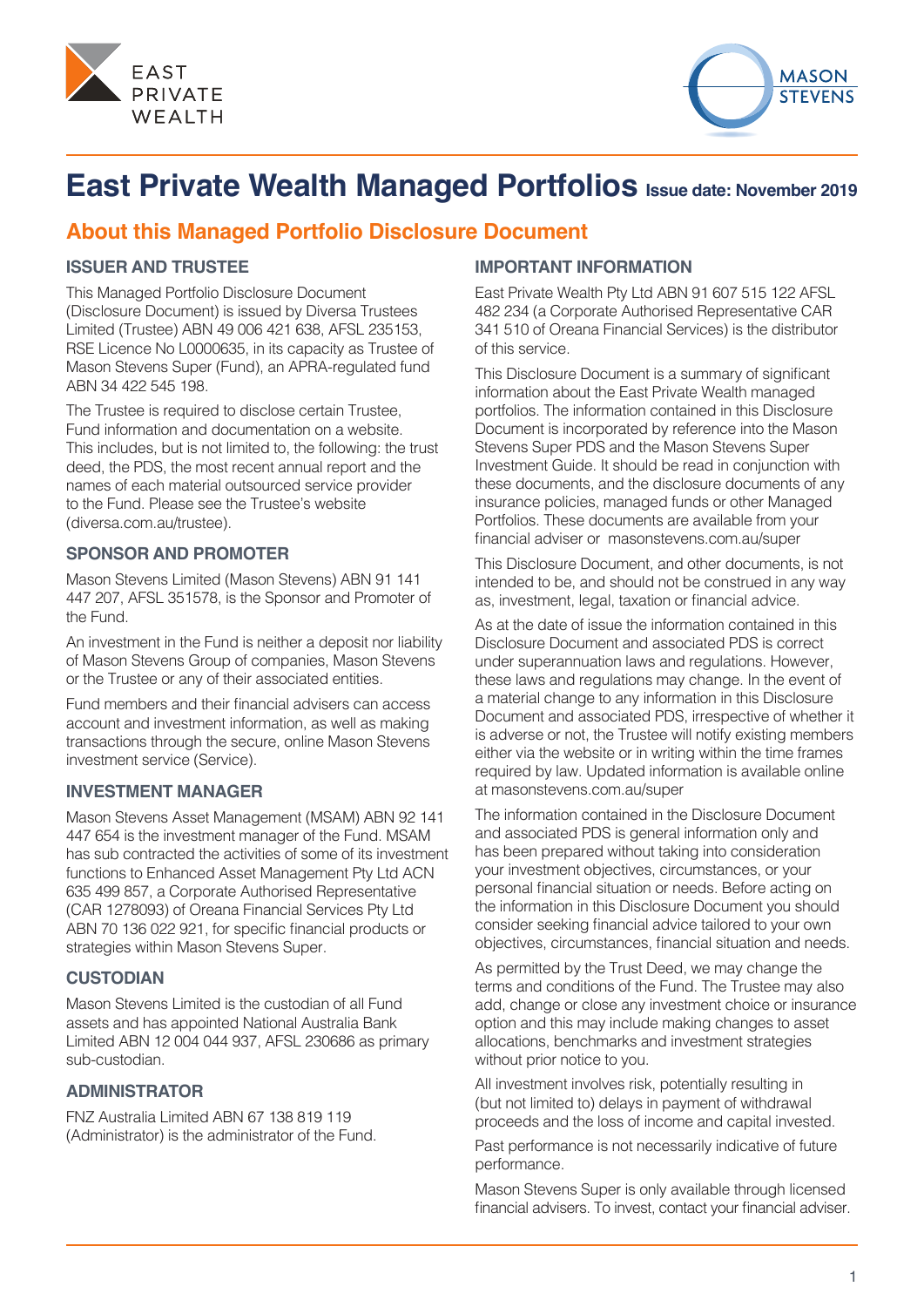# **About the managed portfolios**

| EAST PRIVATE WEALTH CONSERVATIVE MANAGED PORTFOLIO  |                                                                                                                                                                                                                                                                                       |                 |                           |
|-----------------------------------------------------|---------------------------------------------------------------------------------------------------------------------------------------------------------------------------------------------------------------------------------------------------------------------------------------|-----------------|---------------------------|
| Portfolio manager                                   | <b>Enhanced Asset Management</b>                                                                                                                                                                                                                                                      |                 |                           |
|                                                     | The portfolio manager is responsible for designing and managing the composition<br>of this managed portfolio to meet the investment objectives and investment strategy<br>detailed below.                                                                                             |                 |                           |
| <b>Inception date</b>                               | October 2019                                                                                                                                                                                                                                                                          |                 |                           |
| <b>Holding limit</b>                                | Up to 100% of your account (members are required to maintain their minimum cash<br>balance as stated in the Mason Stevens Super Additional Information Guide).                                                                                                                        |                 |                           |
| <b>Investment objective</b>                         | The Managed Portfolio provides access to a range of ETFs and individually listed<br>securities, offering broad diversification across multiple asset classes.                                                                                                                         |                 |                           |
|                                                     | The Conservative Portfolio is biased towards income assets and is designed for<br>investors with a low tolerance for risk. The Portfolio targets a 70% allocation to income<br>asset classes and a 30% allocation to growth asset classes.                                            |                 |                           |
| <b>Investment strategy and</b><br>approach          | A conservatively biased core portfolio of Strategically Asset Allocated ETFs, which<br>aims to track the returns of various global indices, stepping outside of this framework<br>(in small to midcap Australian equities) when potential value-adding investments are<br>identified. |                 |                           |
| <b>Designed for</b>                                 | Investors with a short to medium term investment horizon, seeking a steady source of<br>income with some capital growth potential.                                                                                                                                                    |                 |                           |
| <b>Benchmark</b>                                    | Morningstar Australia Multisector Conservative TR AUD Index                                                                                                                                                                                                                           |                 |                           |
| Indicative number of<br>securities                  | $5 - 30$                                                                                                                                                                                                                                                                              |                 |                           |
| <b>Asset Allocation<sup>1</sup></b>                 | <b>Asset class</b>                                                                                                                                                                                                                                                                    | Target weight % | <b>Allocation range %</b> |
|                                                     | Australian equity                                                                                                                                                                                                                                                                     | 12              | $5 - 25$                  |
|                                                     | International equity                                                                                                                                                                                                                                                                  | 18              | $10 - 30$                 |
|                                                     | International fixed interest                                                                                                                                                                                                                                                          | 40              | 30-55                     |
|                                                     | Australian fixed interest                                                                                                                                                                                                                                                             | 18              | $10 - 30$                 |
|                                                     | Cash <sup>2</sup>                                                                                                                                                                                                                                                                     | 12              | $2 - 25$                  |
| <b>Portfolio income</b>                             | All income derived from this portfolio will be retained in the portfolio or distributed to<br>your Self Directed Portfolio (SDP) at your discretion.                                                                                                                                  |                 |                           |
| <b>Investment universe</b>                          | Australian equities, Exchange Traded Funds (ETFs).                                                                                                                                                                                                                                    |                 |                           |
| <b>Maximum single ETF</b><br>weight $(\%)$          | 45%                                                                                                                                                                                                                                                                                   |                 |                           |
| <b>Maximum non-ETF</b><br>portfolio holdings (%)    | 25%                                                                                                                                                                                                                                                                                   |                 |                           |
| <b>Maximum single equity</b><br>weight at inception | 7.5%                                                                                                                                                                                                                                                                                  |                 |                           |
| <b>Minimum suggested</b><br>timeframe               | 3-5 years                                                                                                                                                                                                                                                                             |                 |                           |

1 Allocation of assets may be within the allocation range stated. The above target weight is indicative only. At any point in time the actual allocation may be very different to the target weights stated in this document.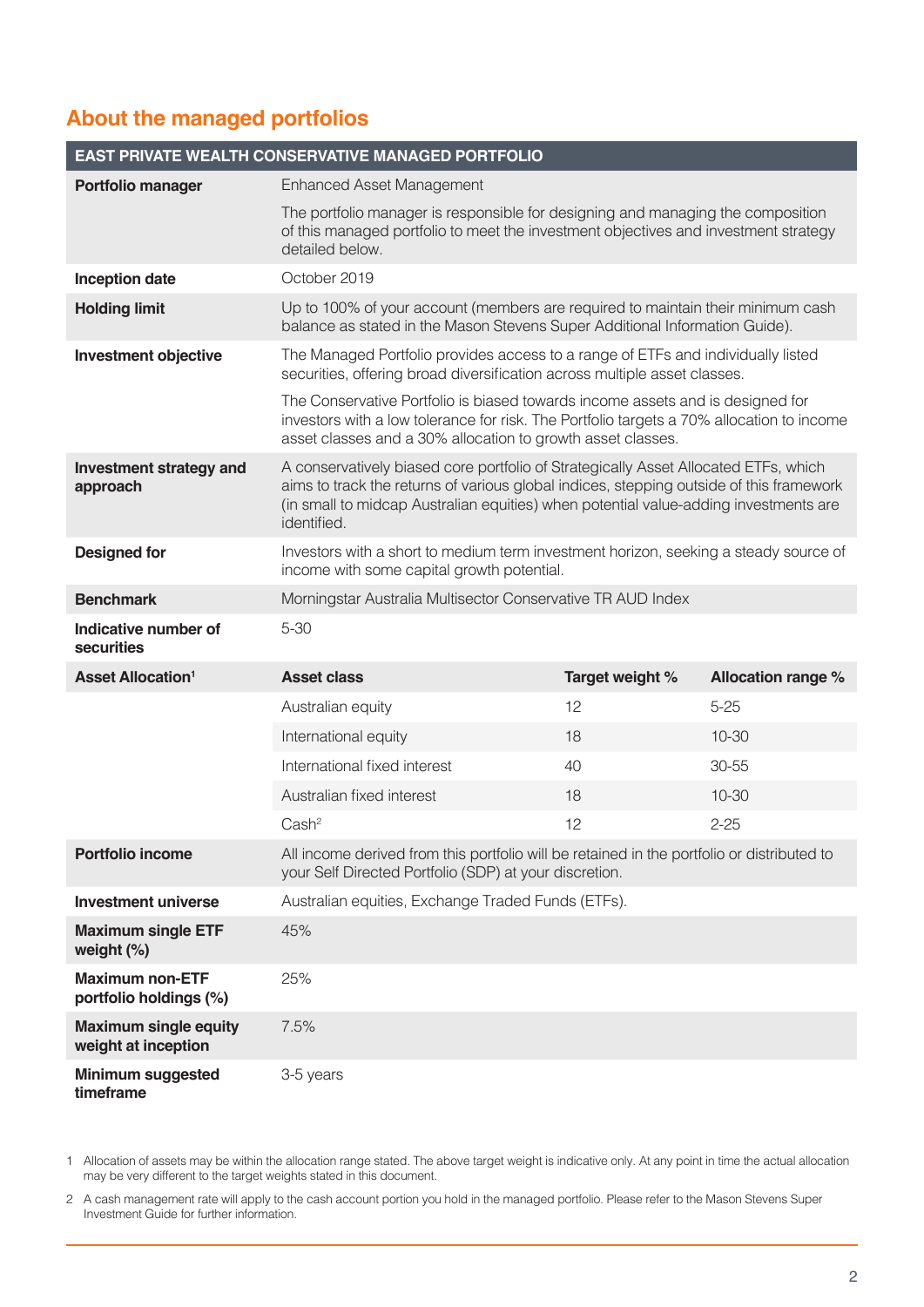| EAST PRIVATE WEALTH CONSERVATIVE MANAGED PORTFOLIO (cont) |                                                                                                                                                                                                                                                                                                                                                      |  |
|-----------------------------------------------------------|------------------------------------------------------------------------------------------------------------------------------------------------------------------------------------------------------------------------------------------------------------------------------------------------------------------------------------------------------|--|
| <b>Minimum initial</b><br>investment                      | \$100,000                                                                                                                                                                                                                                                                                                                                            |  |
| <b>Minimum additional</b><br>contribution                 | \$20,000                                                                                                                                                                                                                                                                                                                                             |  |
| <b>Minimum redemption</b><br>amount                       | \$20,000                                                                                                                                                                                                                                                                                                                                             |  |
| <b>Derivative restrictions</b>                            | The investment manager does not use derivatives directly. Underlying managed<br>funds may utilise derivatives.                                                                                                                                                                                                                                       |  |
| Investment manager fee                                    | 0.407%* p.a. (inclusive of GST) of the balance in the Managed Portfolio.                                                                                                                                                                                                                                                                             |  |
| Indirect cost ratio                                       | The estimated ICR at the date of this Disclosure Document is 0.17% p.a., however<br>changes to underlying investments will result in changes to the ICR. This fee may<br>include a performance fee charged by the underlying investments.                                                                                                            |  |
| Performance fee                                           | 22% of the outperformance of the portfolio above the Benchmark, being the<br>Morningstar Australia Multisector Conservative TR AUD Index.                                                                                                                                                                                                            |  |
| <b>Standard risk measure</b>                              | The estimated likelihood of a negative annual return is half to one year in 20 years.<br>The Standard Risk Measure is a way of describing the level of risk of different<br>investment options and provides a guide on the expected number of negative annual<br>returns over any 20-year period. It does not consider all forms of investment risk. |  |

\*Of the total management fees, 0.077% pa of the fee will be retained by the Mason Stevens for services related to the investment management activities on each of the portfolios.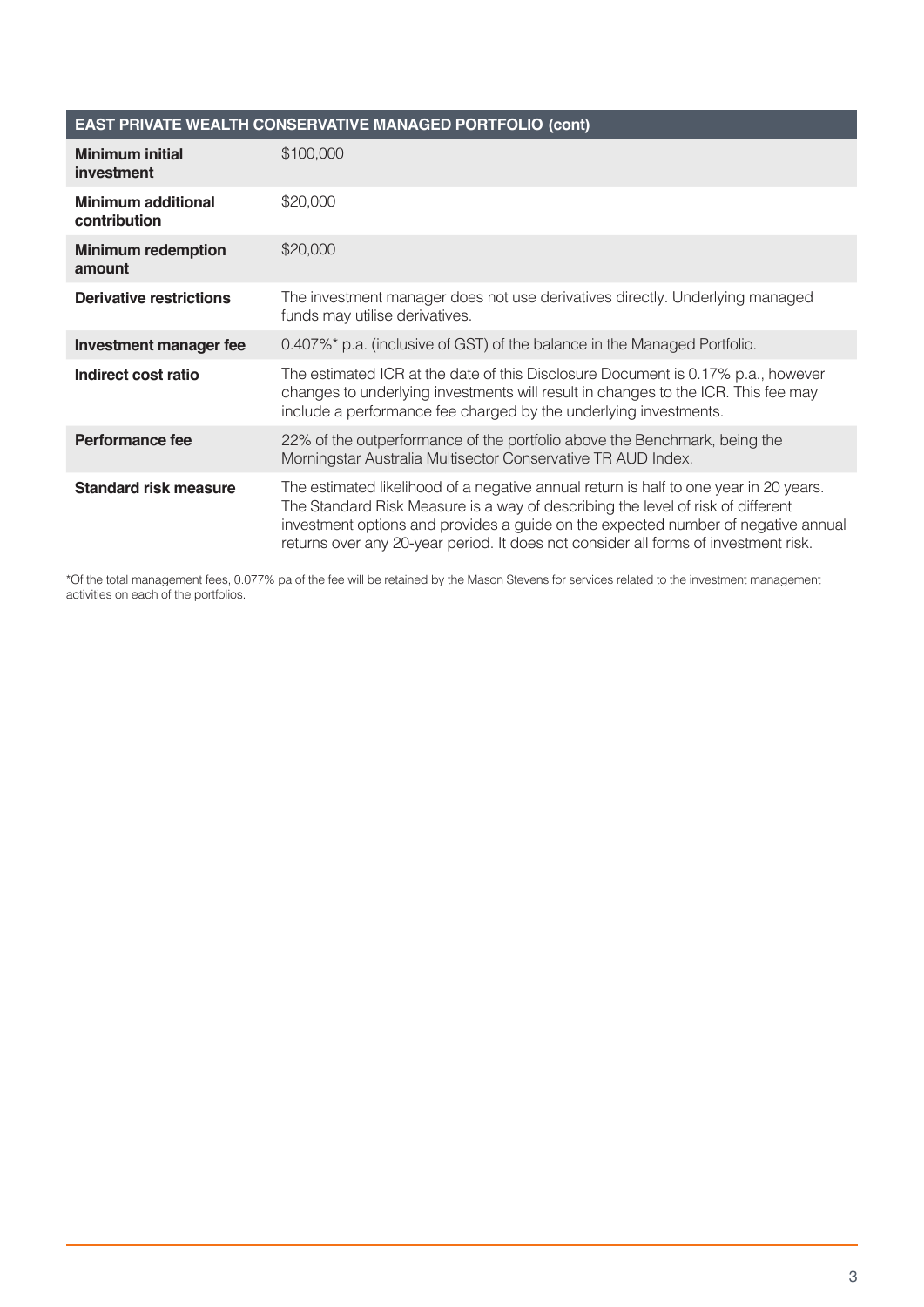|                                                           | EAST PRIVATE WEALTH BALANCED MANAGED PORTFOLIO                                                                                                                                                                                                                                  |                                                            |                           |  |
|-----------------------------------------------------------|---------------------------------------------------------------------------------------------------------------------------------------------------------------------------------------------------------------------------------------------------------------------------------|------------------------------------------------------------|---------------------------|--|
| Portfolio manager                                         | <b>Enhanced Asset Management</b>                                                                                                                                                                                                                                                |                                                            |                           |  |
|                                                           | The portfolio manager is responsible for designing and managing the composition<br>of this managed portfolio to meet the investment objectives and investment strategy<br>detailed below.                                                                                       |                                                            |                           |  |
| <b>Inception date</b>                                     | October 2019                                                                                                                                                                                                                                                                    |                                                            |                           |  |
| <b>Holding limit</b>                                      | Up to 100% of your account (members are required to maintain their minimum cash<br>balance as stated in the Mason Stevens Super additional information guide).                                                                                                                  |                                                            |                           |  |
| <b>Investment objective</b>                               | The Managed Portfolio provides access to a range of ETFs and individually listed<br>securities, offering broad diversification across multiple asset classes.                                                                                                                   |                                                            |                           |  |
|                                                           | The Balanced Portfolio is designed for investors seeking a balance between income<br>and capital growth. The Fund targets a 50% allocation to income asset classes and a<br>50% allocation to growth asset classes.                                                             |                                                            |                           |  |
| <b>Investment strategy and</b><br>approach                | A balanced biased core portfolio of Strategically Asset Allocated ETFs, which aims<br>to track the returns of various global indices, stepping outside of this framework (in<br>small to midcap Australian equities) when potential value-adding investments are<br>identified. |                                                            |                           |  |
| <b>Designed for</b>                                       | Investors with a medium-term investment horizon, seeking a balance between<br>income and capital growth potential.                                                                                                                                                              |                                                            |                           |  |
| <b>Benchmark</b>                                          |                                                                                                                                                                                                                                                                                 | Morningstar Australia Multisector Balanced Investor TR AUD |                           |  |
| Indicative number of<br>securities                        | $5 - 30$                                                                                                                                                                                                                                                                        |                                                            |                           |  |
| <b>Asset Allocation<sup>1</sup></b>                       | <b>Asset class</b>                                                                                                                                                                                                                                                              | Target weight %                                            | <b>Allocation range %</b> |  |
|                                                           | <b>Australian Equity</b>                                                                                                                                                                                                                                                        | 20                                                         | $10 - 35$                 |  |
|                                                           | International Equity                                                                                                                                                                                                                                                            | 29                                                         | $15 - 45$                 |  |
|                                                           | International fixed interest                                                                                                                                                                                                                                                    | 34                                                         | $20 - 45$                 |  |
|                                                           | Australian fixed interest                                                                                                                                                                                                                                                       | 15                                                         | $5 - 25$                  |  |
|                                                           | Cash <sup>2</sup>                                                                                                                                                                                                                                                               | $\overline{c}$                                             | $2 - 5$                   |  |
| <b>Portfolio income</b>                                   | All income derived from this portfolio will be retained in the portfolio or distributed to<br>your Self Directed Portfolio (SDP) at your discretion.                                                                                                                            |                                                            |                           |  |
| <b>Investment universe</b>                                | Australian Equities, Exchange Traded Funds (ETFs).                                                                                                                                                                                                                              |                                                            |                           |  |
| <b>Maximum single ETF</b><br>weight (%)                   | 40%                                                                                                                                                                                                                                                                             |                                                            |                           |  |
| <b>Maximum non-ETF</b><br>portfolio holdings (%)          | 30%                                                                                                                                                                                                                                                                             |                                                            |                           |  |
| <b>Maximum single security</b><br>weight at inception (%) | 7.5%                                                                                                                                                                                                                                                                            |                                                            |                           |  |

1 Allocation of assets may be within the allocation range stated. The above target weight is indicative only. At any point in time the actual allocation may be very different to the target weights stated in this document.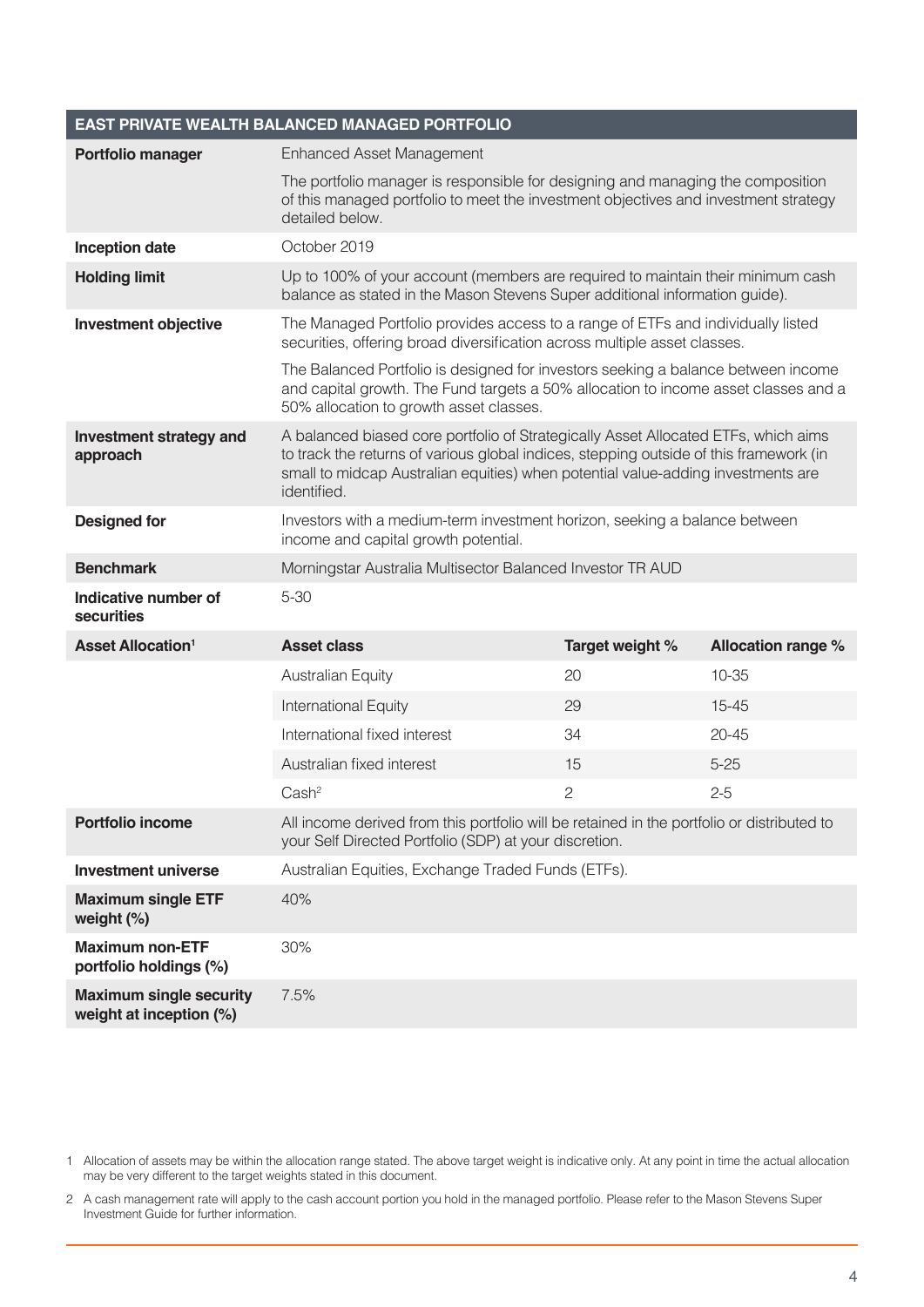| <b>EAST PRIVATE WEALTH BALANCED MANAGED PORTFOLIO (cont)</b> |                                                                                                                                                                                                                                                                                                                                                        |  |
|--------------------------------------------------------------|--------------------------------------------------------------------------------------------------------------------------------------------------------------------------------------------------------------------------------------------------------------------------------------------------------------------------------------------------------|--|
| <b>Minimum suggested</b><br>timeframe                        | 5-7 years                                                                                                                                                                                                                                                                                                                                              |  |
| <b>Minimum initial</b><br>investment                         | \$100,000                                                                                                                                                                                                                                                                                                                                              |  |
| <b>Minimum additional</b><br>contribution                    | \$20,000                                                                                                                                                                                                                                                                                                                                               |  |
| <b>Minimum redemption</b><br>amount                          | \$20,000                                                                                                                                                                                                                                                                                                                                               |  |
| <b>Derivative restrictions</b>                               | The investment manager does not use derivatives directly. Underlying managed<br>funds may utilise derivatives.                                                                                                                                                                                                                                         |  |
| <b>Investment manager fee</b>                                | 0.407%* p.a. (inclusive of GST) of the balance in the Managed Portfolio.                                                                                                                                                                                                                                                                               |  |
| Indirect cost ratio                                          | The estimated ICR at the date of this Disclosure Document is 0.16% p.a., however<br>changes to underlying investments will result in changes to the ICR. This fee may<br>include a performance fee charged by the underlying investments.                                                                                                              |  |
| <b>Performance fee</b>                                       | 22% of the outperformance of the portfolio above the Benchmark, being the<br>Morningstar Australia Multisector Balanced Investor TR AUD.                                                                                                                                                                                                               |  |
| <b>Standard risk measure</b>                                 | 4 - Medium                                                                                                                                                                                                                                                                                                                                             |  |
|                                                              | The estimated likelihood of a negative annual return is two to three years in 20<br>years. The Standard Risk Measure is a way of describing the level of risk of different<br>investment options and provides a guide on the expected number of negative annual<br>returns over any 20-year period. It does not consider all forms of investment risk. |  |

\* Of the total management fees, 0.077% pa of the fee will be retained by Mason Stevens for services related to the investment management activities on each of the portfolios.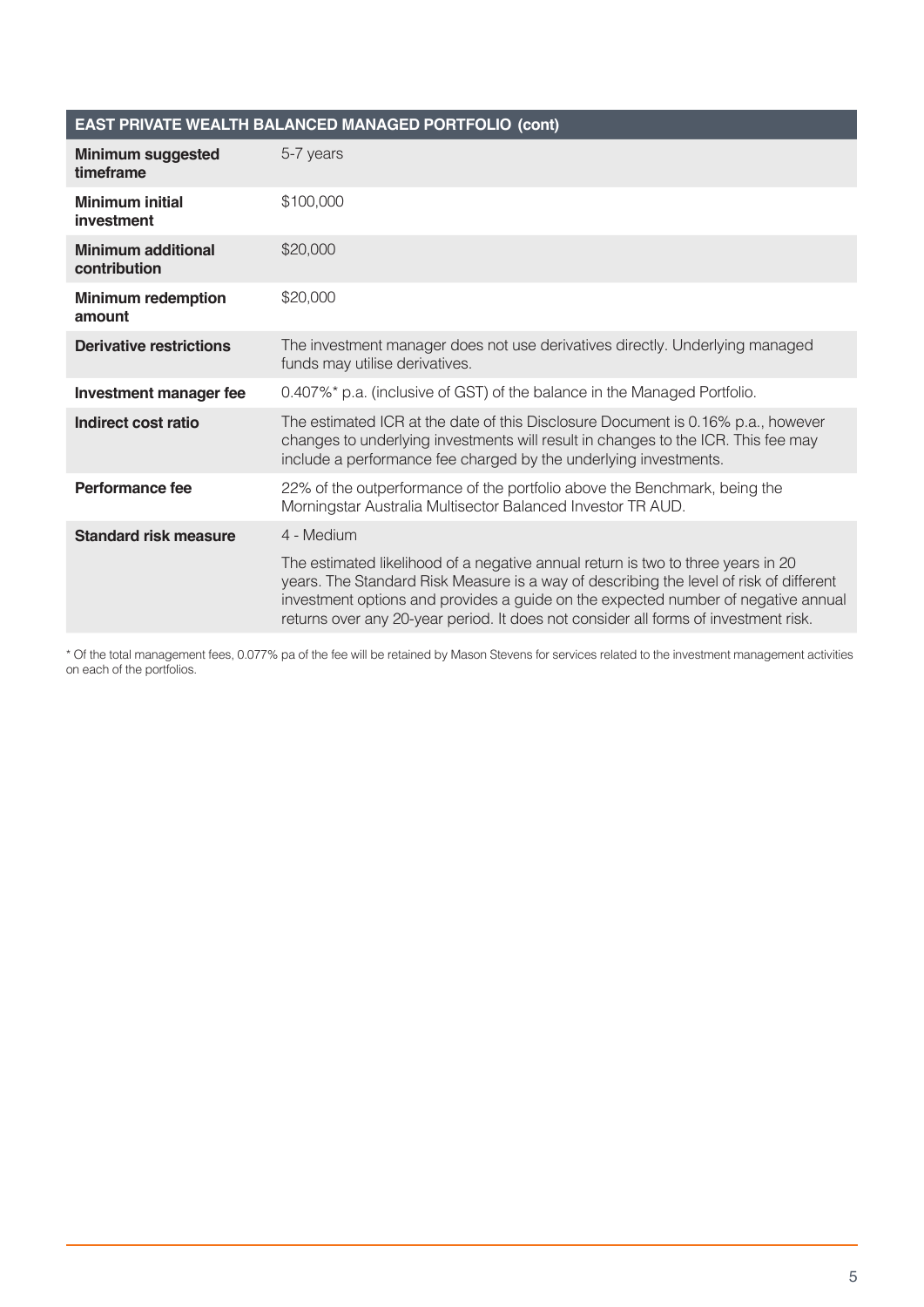|                                                            | <b>EAST PRIVATE WEALTH GROWTH MANAGED PORTFOLIO</b>                                                                                                                                                                                                                           |                 |                           |
|------------------------------------------------------------|-------------------------------------------------------------------------------------------------------------------------------------------------------------------------------------------------------------------------------------------------------------------------------|-----------------|---------------------------|
| Portfolio manager                                          | <b>Enhanced Asset Management</b>                                                                                                                                                                                                                                              |                 |                           |
|                                                            | The portfolio manager is responsible for designing and managing the composition<br>of this managed portfolio to meet the investment objectives and investment strategy<br>detailed below.                                                                                     |                 |                           |
| <b>Inception date</b>                                      | October 2019                                                                                                                                                                                                                                                                  |                 |                           |
| <b>Holding limit</b>                                       | Up to 100% of your account (members are required to maintain their minimum cash<br>balance as stated in the Mason Stevens Super Additional Information Guide).                                                                                                                |                 |                           |
| <b>Investment objective</b>                                | The Managed Portfolio provides access to a range of ETFs and individually listed<br>securities, offering broad diversification across multiple asset classes.                                                                                                                 |                 |                           |
|                                                            | The Growth Portfolio is biased towards growth assets and is designed for investors<br>seeking long-term capital growth. The ETF targets a 30% allocation to income asset<br>classes and a 70% allocation to growth asset classes.                                             |                 |                           |
| <b>Investment strategy and</b><br>approach                 | A growth biased core portfolio of Strategically Asset Allocated ETFs, which aims<br>to track the returns of various global indices, stepping outside of this framework (in<br>small to midcap Australian equities) when potential value-adding investments are<br>identified. |                 |                           |
| <b>Designed for</b>                                        | Buy and hold investors seeking long term capital growth but requiring some<br>diversification benefits of fixed income to reduce volatility.                                                                                                                                  |                 |                           |
| <b>Benchmark</b>                                           | Morningstar Australia Multisector Growth TR AUD                                                                                                                                                                                                                               |                 |                           |
| Indicative number of<br>securities                         | $5 - 30$                                                                                                                                                                                                                                                                      |                 |                           |
| <b>Asset Allocation<sup>1</sup></b>                        | <b>Asset class</b>                                                                                                                                                                                                                                                            | Target weight % | <b>Allocation range %</b> |
|                                                            | <b>Australian Equities</b>                                                                                                                                                                                                                                                    | 27              | $15 - 45$                 |
|                                                            | International equities                                                                                                                                                                                                                                                        | 41              | 30-55                     |
|                                                            | International fixed interest                                                                                                                                                                                                                                                  | 21              | $10 - 35$                 |
|                                                            | Australian fixed interest                                                                                                                                                                                                                                                     | 9               | $5 - 20$                  |
|                                                            | Cash <sup>2</sup>                                                                                                                                                                                                                                                             | $\overline{c}$  | $2 - 5$                   |
| <b>Portfolio income</b>                                    | All income derived from this portfolio will be retained in the portfolio or distributed to<br>your Self Directed Portfolio (SDP) at your discretion.                                                                                                                          |                 |                           |
| <b>Investment universe</b>                                 | Australian Equities, Exchange Traded Funds (ETFs).                                                                                                                                                                                                                            |                 |                           |
| <b>Maximum single equity</b><br>weighting at inception (%) | 7.5%                                                                                                                                                                                                                                                                          |                 |                           |
| <b>Maximum single ETF</b><br>weighting (%)                 | 35%                                                                                                                                                                                                                                                                           |                 |                           |
| <b>Maximum non-ETF</b><br>portfolio holdings (%)           | 35%                                                                                                                                                                                                                                                                           |                 |                           |

1 Allocation of assets may be within the allocation range stated. The above target weight is indicative only. At any point in time the actual allocation may be very different to the target weights stated in this document.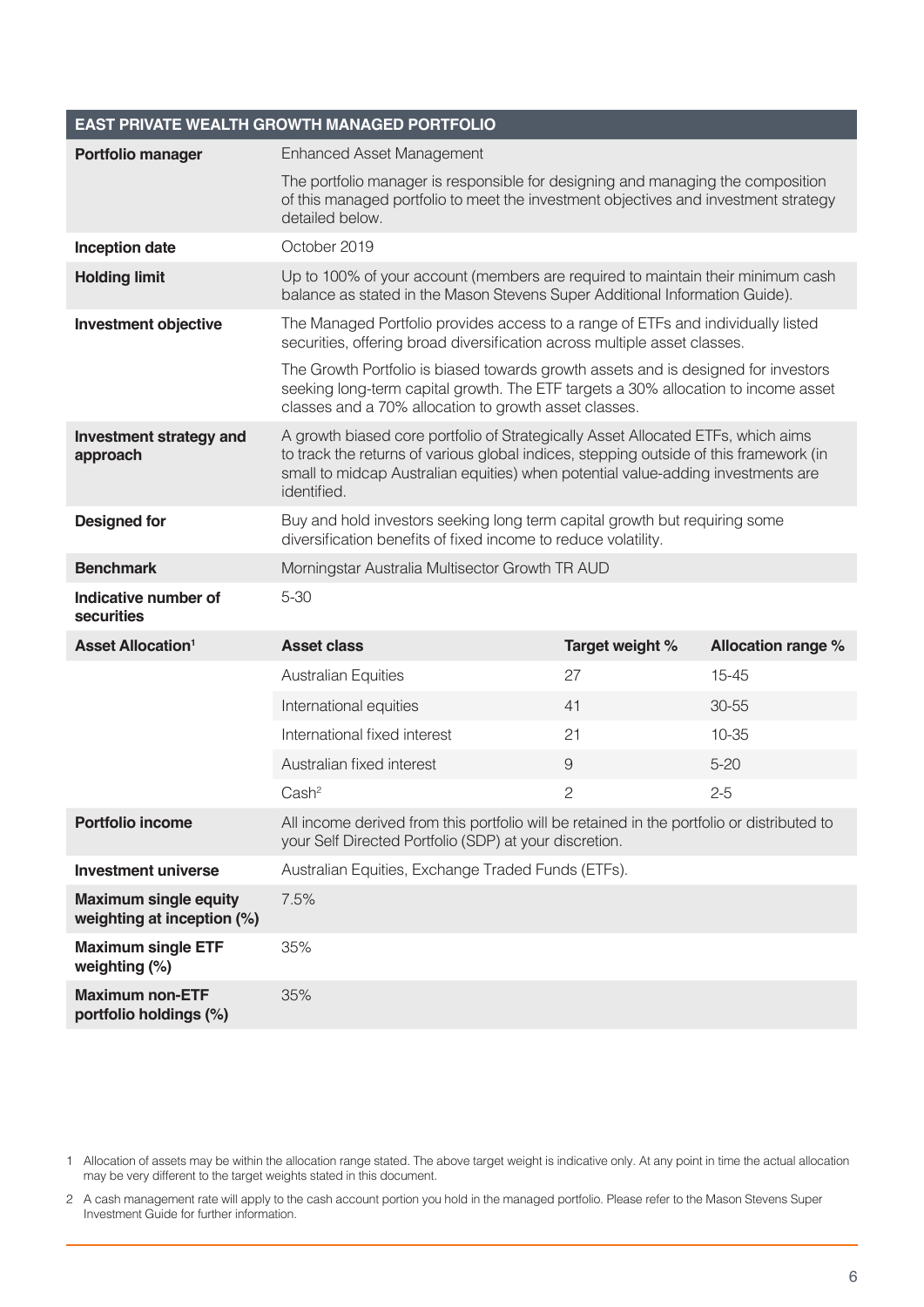#### **EAST PRIVATE WEALTH GROWTH MANAGED PORTFOLIO (cont)**

| <b>Minimum suggested</b><br>timeframe     | 7+ years                                                                                                                                                                                                                                                                                                                                                |
|-------------------------------------------|---------------------------------------------------------------------------------------------------------------------------------------------------------------------------------------------------------------------------------------------------------------------------------------------------------------------------------------------------------|
| <b>Minimum initial</b><br>investment      | \$100,000                                                                                                                                                                                                                                                                                                                                               |
| <b>Minimum additional</b><br>contribution | \$20,000                                                                                                                                                                                                                                                                                                                                                |
| <b>Minimum redemption</b><br>amount       | \$20,000                                                                                                                                                                                                                                                                                                                                                |
| <b>Derivative restrictions</b>            | The investment manager does not use derivatives directly. Underlying managed<br>funds may utilise derivatives.                                                                                                                                                                                                                                          |
| <b>Investment manager fee</b>             | 0.407%* p.a. (inclusive of GST) of the balance in the Managed Portfolio.                                                                                                                                                                                                                                                                                |
| Indirect cost ratio                       | The estimated ICR at the date of this Disclosure Document is 0.14% p.a., however<br>changes to underlying investments will result in changes to the ICR. This fee may<br>include a performance fee charged by the underlying investments.                                                                                                               |
| <b>Performance fee</b>                    | 22% of the outperformance of the portfolio above the Benchmark, being the<br>Morningstar Australia Multisector Growth TR AUD.                                                                                                                                                                                                                           |
| <b>Standard risk measure</b>              | 5 - Medium to High                                                                                                                                                                                                                                                                                                                                      |
|                                           | The estimated likelihood of a negative annual return is three to four years in 20<br>years. The Standard Risk Measure is a way of describing the level of risk of different<br>investment options and provides a guide on the expected number of negative annual<br>returns over any 20-year period. It does not consider all forms of investment risk. |

\* Of the total management fees, 0.077% pa of the fee will be retained by Mason Stevens for services related to the investment management activities on each of the portfolios.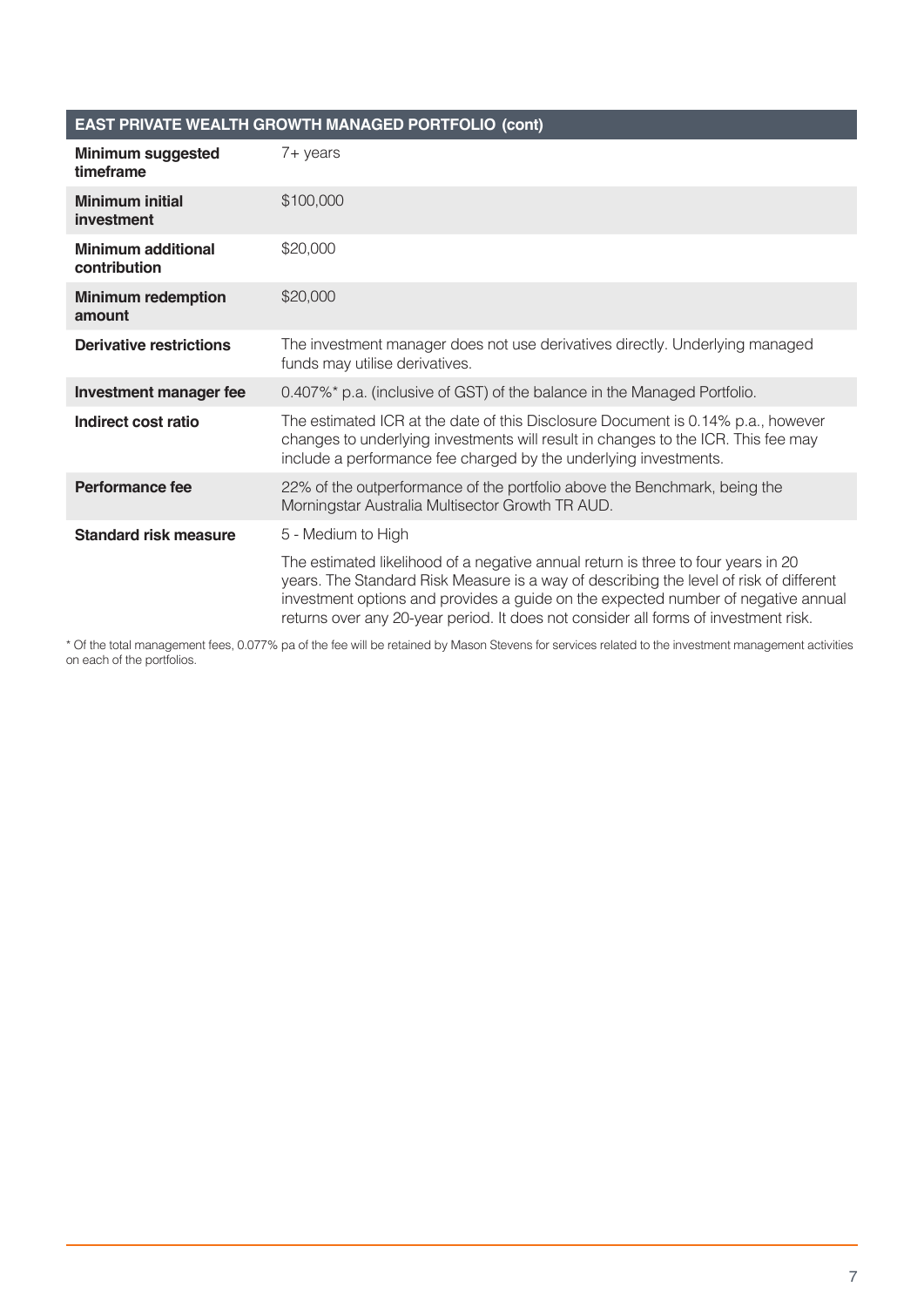| <b>EAST PRIVATE WEALTH HIGH GROWTH MANAGED PORTFOLIO</b>   |                                                                                                                                                                                                                                                                                    |                 |                           |
|------------------------------------------------------------|------------------------------------------------------------------------------------------------------------------------------------------------------------------------------------------------------------------------------------------------------------------------------------|-----------------|---------------------------|
| <b>Portfolio manager</b>                                   | <b>Enhanced Asset Management</b>                                                                                                                                                                                                                                                   |                 |                           |
|                                                            | The portfolio manager is responsible for designing and managing the composition<br>of this managed portfolio to meet the investment objectives and investment strategy<br>detailed below.                                                                                          |                 |                           |
| <b>Inception date</b>                                      | October 2019                                                                                                                                                                                                                                                                       |                 |                           |
| <b>Holding limit</b>                                       | Up to 100% of your account (members are required to maintain their minimum cash<br>balance as stated in the Mason Stevens Super Additional Information Guide).                                                                                                                     |                 |                           |
| Investment objective                                       | The Managed Portfolio provides access to a range of ETFs and individually listed<br>securities, offering broad diversification across multiple asset classes.                                                                                                                      |                 |                           |
|                                                            | The High Growth Portfolio invests mainly in growth assets and is designed for<br>investors with a high tolerance for risk who are seeking long-term capital growth.<br>The Fund targets a 10% allocation to income asset classes and a 90% allocation to<br>growth asset classes.  |                 |                           |
| <b>Investment strategy and</b><br>approach                 | A high growth biased core portfolio of Strategically Asset Allocated ETFs, which aims<br>to track the returns of various global indices, stepping outside of this framework (in<br>small to midcap Australian equities) when potential value-adding investments are<br>identified. |                 |                           |
| <b>Designed for</b>                                        | Buy and hold investors seeking long-term capital growth, and with a higher tolerance<br>for the risks associated with share market volatility.                                                                                                                                     |                 |                           |
| <b>Benchmark</b>                                           | Morningstar Australia Multisector Aggressive TR AUD                                                                                                                                                                                                                                |                 |                           |
| Indicative number of<br>securities                         | $5 - 30$                                                                                                                                                                                                                                                                           |                 |                           |
| <b>Asset Allocation<sup>1</sup></b>                        | <b>Asset class</b>                                                                                                                                                                                                                                                                 | Target weight % | <b>Allocation range %</b> |
|                                                            | <b>Australian Equities</b>                                                                                                                                                                                                                                                         | 35              | $25 - 50$                 |
|                                                            | <b>International Equities</b>                                                                                                                                                                                                                                                      | 53              | 40-65                     |
|                                                            | International fixed interest                                                                                                                                                                                                                                                       | 7               | $0 - 15$                  |
|                                                            | Australian fixed interest                                                                                                                                                                                                                                                          | 3               | $0 - 15$                  |
|                                                            | Cash <sup>2</sup>                                                                                                                                                                                                                                                                  |                 | $2 - 5$                   |
| <b>Portfolio income</b>                                    | All income derived from this portfolio will be retained in the portfolio or distributed to<br>your Self Directed Portfolio (SDP) at your discretion.                                                                                                                               |                 |                           |
| <b>Investment universe</b>                                 | Australian Equities, Exchange Traded Funds (ETFs).                                                                                                                                                                                                                                 |                 |                           |
| <b>Maximum single equity</b><br>weighting at inception (%) | 7.5%                                                                                                                                                                                                                                                                               |                 |                           |
| <b>Maximum single ETF</b><br>weighting (%)                 | 40%                                                                                                                                                                                                                                                                                |                 |                           |

1 Allocation of assets may be within the allocation range stated. The above target weight is indicative only. At any point in time the actual allocation may be very different to the target weights stated in this document.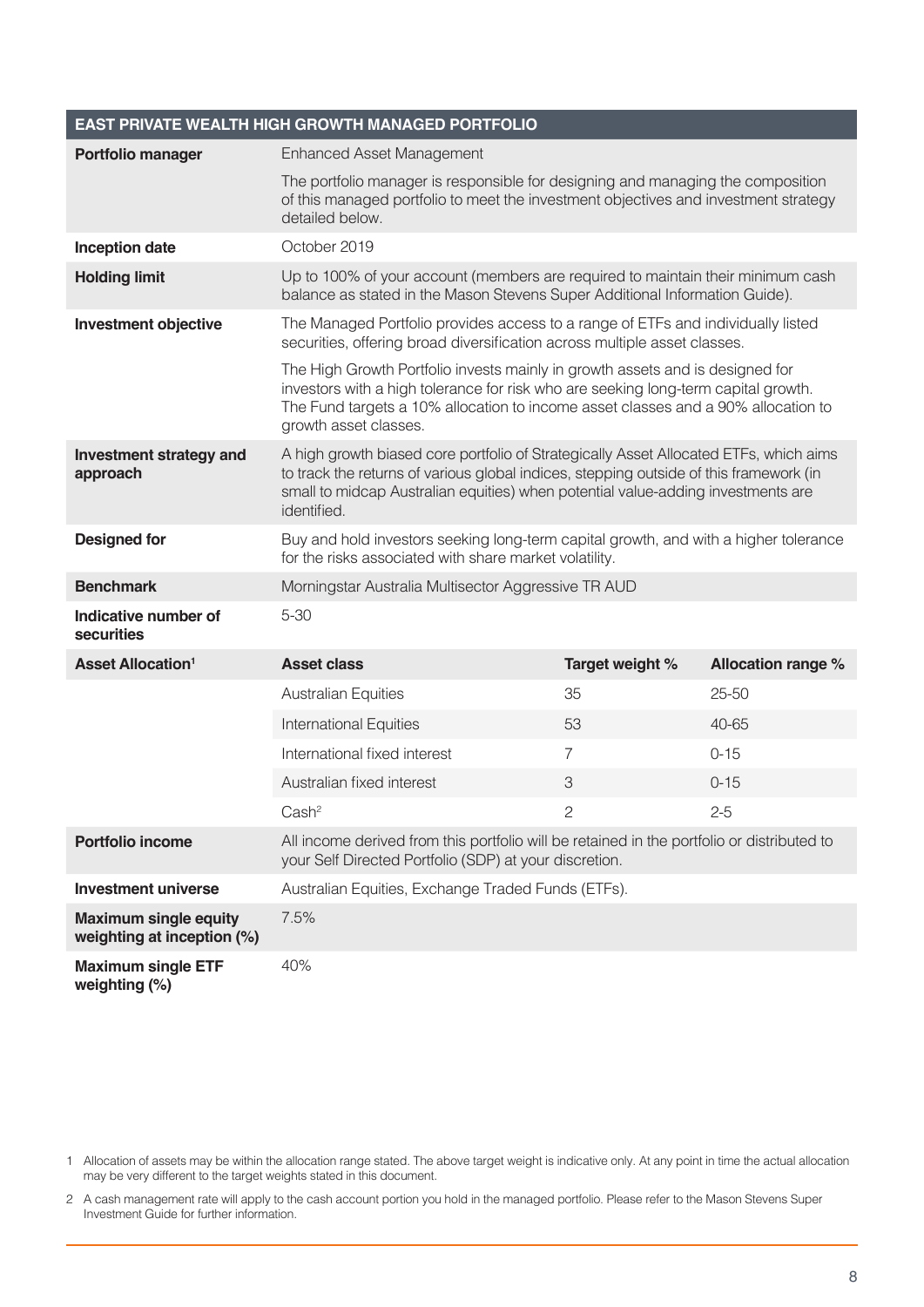#### **EAST PRIVATE WEALTH HIGH GROWTH MANAGED PORTFOLIO (cont)**

| <b>Maximum non-ETF</b><br>portfolio holdings (%) | 40%                                                                                                                                                                                                                                                                                                                                                   |
|--------------------------------------------------|-------------------------------------------------------------------------------------------------------------------------------------------------------------------------------------------------------------------------------------------------------------------------------------------------------------------------------------------------------|
| <b>Minimum suggested</b><br>timeframe            | $7 + \gamma$ ears                                                                                                                                                                                                                                                                                                                                     |
| <b>Minimum initial</b><br>investment             | \$100,000                                                                                                                                                                                                                                                                                                                                             |
| <b>Minimum additional</b><br>contribution        | \$20,000                                                                                                                                                                                                                                                                                                                                              |
| <b>Minimum redemption</b><br>amount              | \$20,000                                                                                                                                                                                                                                                                                                                                              |
| <b>Derivative restrictions</b>                   | The Investment Manager does not use derivatives directly. Underlying managed<br>funds may utilise derivatives.                                                                                                                                                                                                                                        |
| <b>Investment manager fee</b>                    | 0.407%* p.a. (inclusive of GST) of the balance in the Managed Portfolio.                                                                                                                                                                                                                                                                              |
| Indirect cost ratio                              | The estimated ICR at the date of this Disclosure Document is 0.12% p.a. however<br>changes to underlying investments will result in changes to the ICR. This fee may<br>include a performance fee charged by the underlying investments.                                                                                                              |
| <b>Performance fee</b>                           | 22% of the outperformance of the portfolio above the Benchmark, being the<br>Morningstar Australia Multisector Aggressive TR AUD.                                                                                                                                                                                                                     |
| <b>Standard risk measure</b>                     | 6 - High                                                                                                                                                                                                                                                                                                                                              |
|                                                  | The estimated likelihood of a negative annual return is four to six years in 20 years.<br>The Standard Risk Measure is a way of describing the level of risk of different<br>investment options and provides a guide on the expected number of negative annual<br>returns over any 20-year period. It does not consider all forms of investment risk. |

\* Of the total management fees, 0.077% pa of the fee will be retained by Mason Stevens for services related to the investment management activities on each of the portfolios.